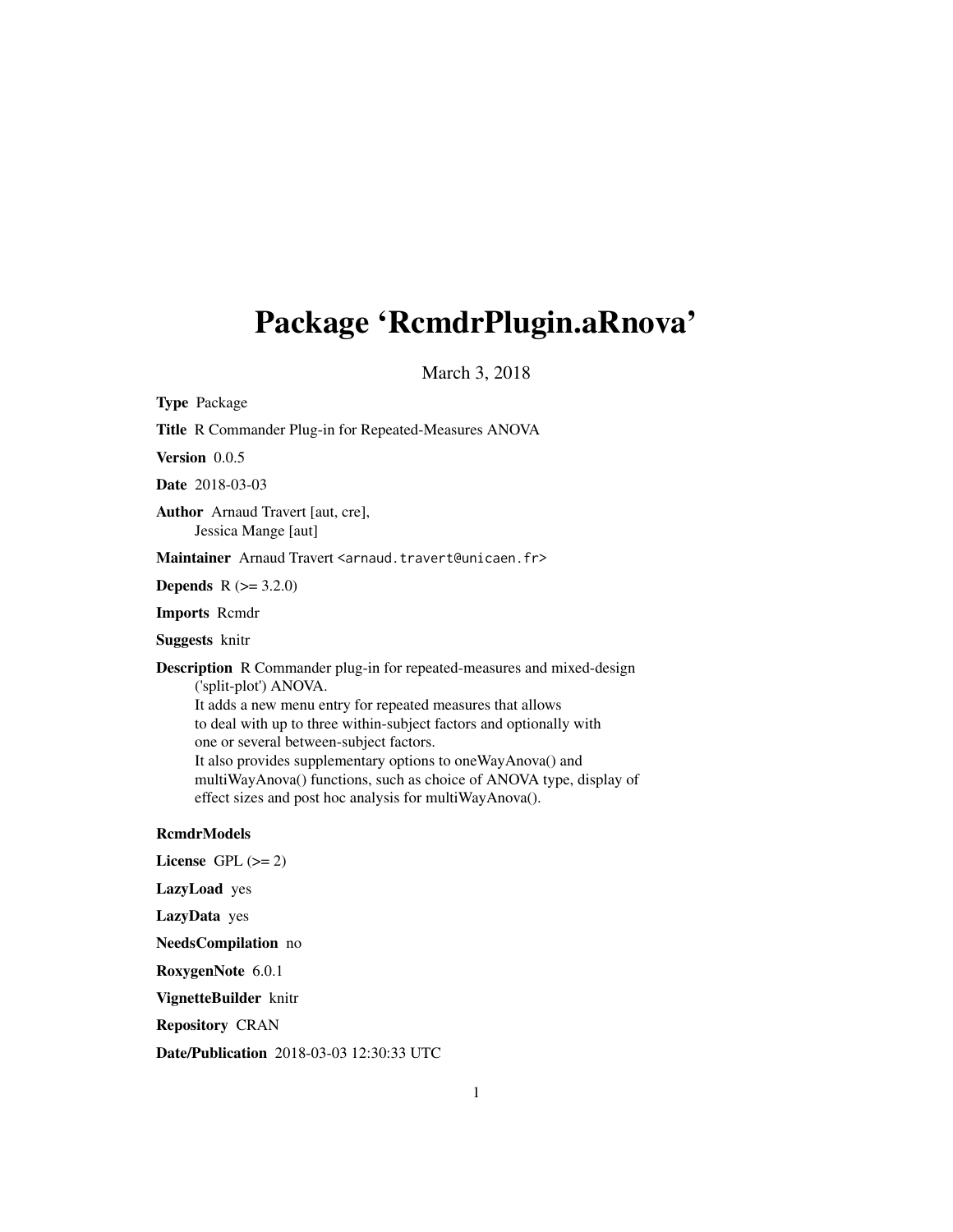### <span id="page-1-0"></span>R topics documented:

generalizedLinearModel\_

*Generalized Linear Model*

#### Description

This is a minor modification of [generalizedLinearModel](#page-0-0) where size effects are computed and displayed for logistic regression

#### Usage

```
generalizedLinearModel_()
```
#### See Also

[generalizedLinearModel](#page-0-0)

Moore *Status, Authoritarianism, and Conformity*

#### Description

The Moore data frame has 45 rows and 4 columns. The data are for subjects in a social-psychological experiment, who were faced with manipulated disagreement from a partner of either of low or high status. The subjects could either conform to the partner's judgment or stick with their own judgment.

#### Usage

Moore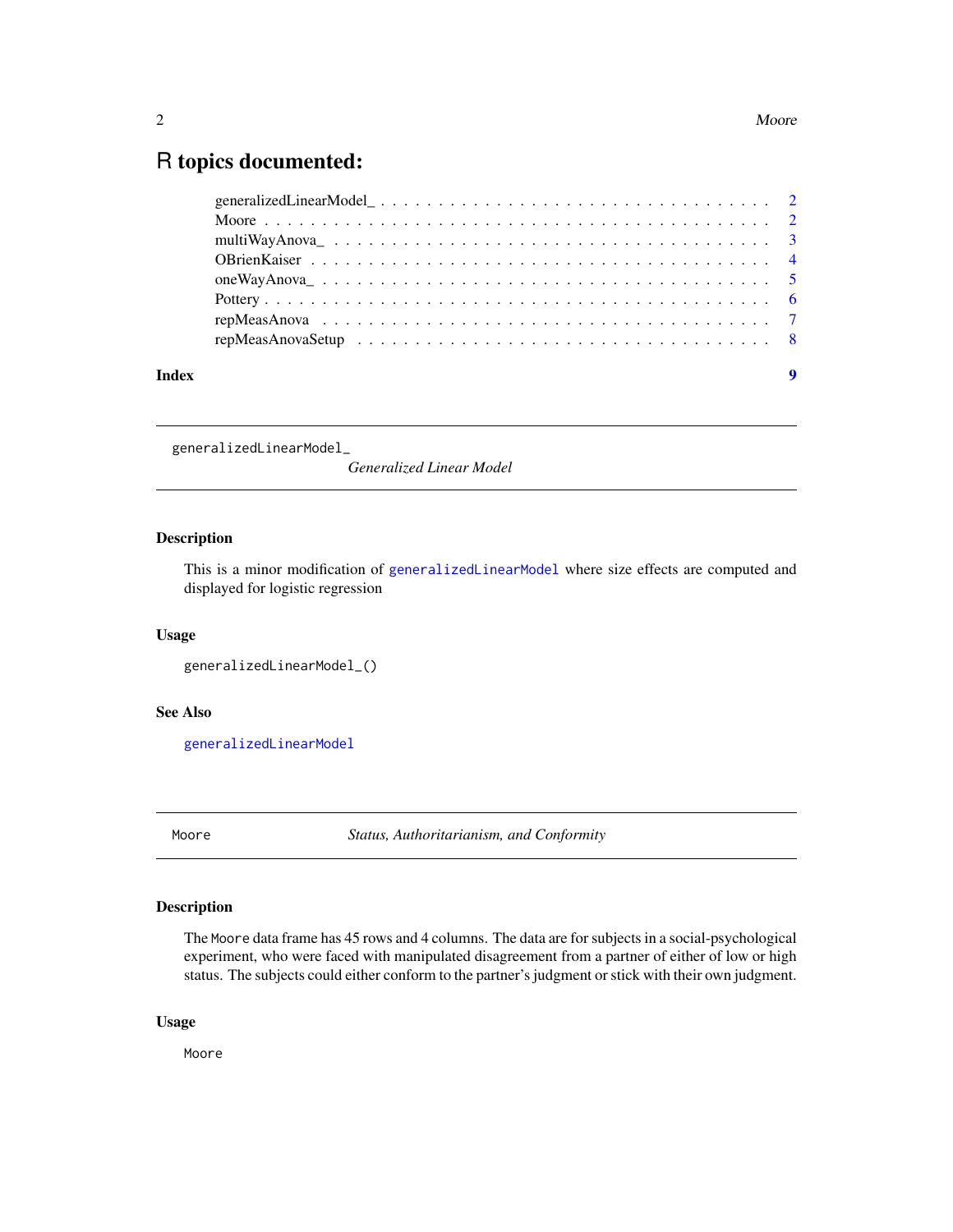#### <span id="page-2-0"></span>multiWayAnova\_ 3

#### Format

This data frame contains the following columns:

partner.status Partner's status. A factor with levels: high, low.

conformity Number of conforming responses in 40 critical trials.

fcategory F-Scale Categorized. A factor with levels (note levels out of order): high, low, medium. fscore Authoritarianism: F-Scale score.

#### Source

Moore, J. C., Jr. and Krupat, E. (1971) Relationship between source status, authoritarianism and conformity in a social setting. *Sociometry* 34, 122–134.

Personal communication from J. Moore, Department of Sociology, York University.

#### References

Fox, J. (2008) *Applied Regression Analysis and Generalized Linear Models*, Second Edition. Sage. Fox, J. and Weisberg, S. (2011) *An R Companion to Applied Regression*, Second Edition, Sage.

multiWayAnova\_ *Multiway ANOVA*

#### Description

This is a modification of Rcmdr::multiWayAnova() where supplementary options have been added.

#### Usage

```
multiWayAnova_()
```
#### Details

Options:

- 'SS type' type of sum of squared, default: type = 2. See Details in [Anova](#page-0-0)
- 'Effect size' compute and prints effect size (partial eta squares)
- 'Summary statistics for groups' prints summary statistics for groups formed by all combinatuions of factors
- 'Pairwise comparisons of means' performs post-hoc Tukey's HSD test on significant (p  $<$  .05) or close to significant ( $p$  < 0.1) effects.

On OK, the following operations are carried out:

- Computes ANOVA using [Anova](#page-0-0)
- Computes effect sizes (partial eta squared)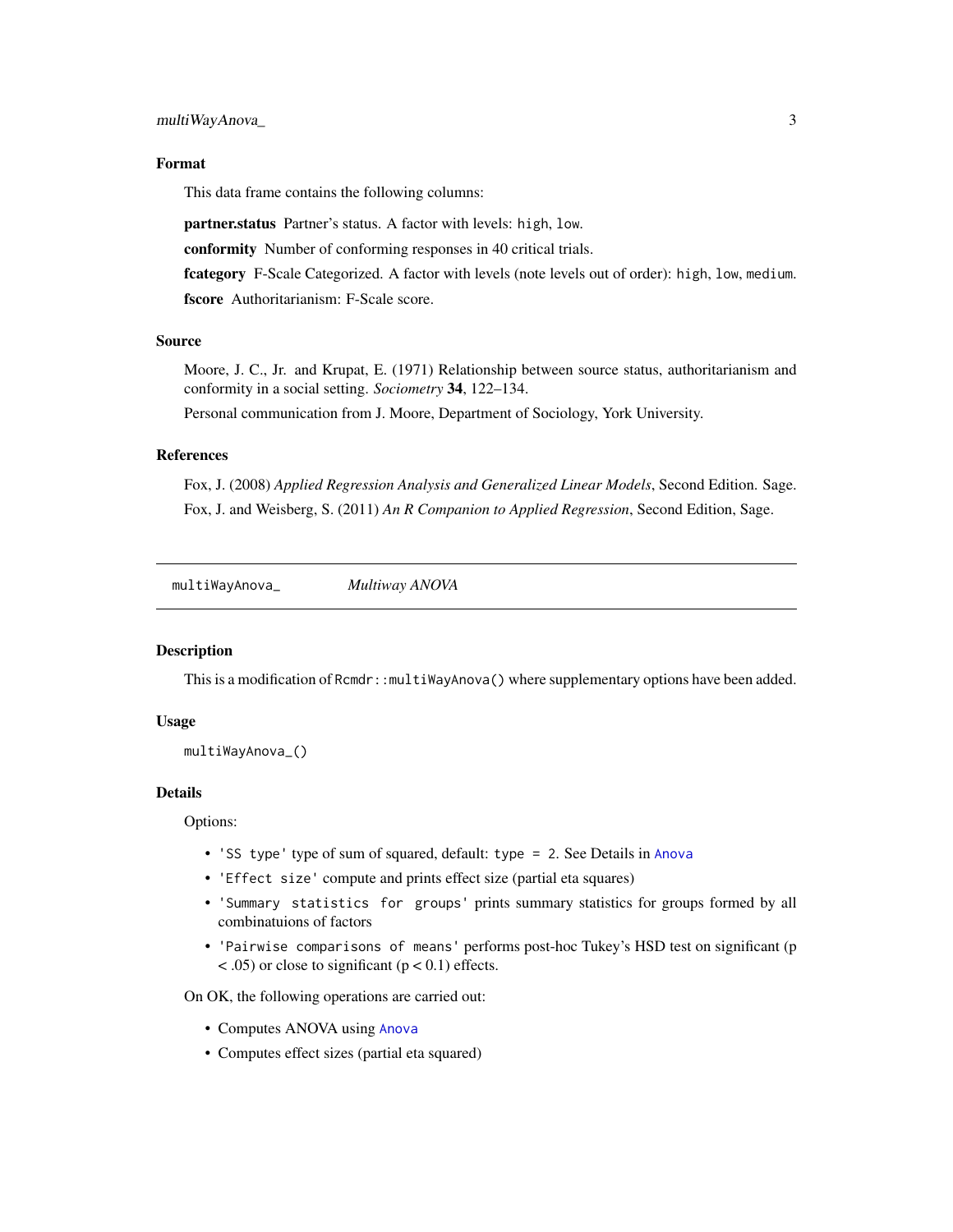- <span id="page-3-0"></span>• Prints a summary of marginal statistics (count, min, max, mean, ds)
- runs post-hoc analysis on significant or close to significant effects
- Generates an 'extended' dataset (extension .ext) containing additionak columns '<factorA.factorB:...>' that allows differentiate measures from groups or subjects with same factors levels. This 'extended' dataset is useful for ploting means and post-hoc analysis

#### Value

None

#### See Also

[Anova](#page-0-0) for the computation of ANOVA

OBrienKaiser *O'Brien and Kaiser's Repeated-Measures Data*

#### Description

These contrived repeated-measures data are taken from O'Brien and Kaiser (1985). The data are from an imaginary study in which 16 female and male subjects, who are divided into three treatments, are measured at a pretest, postest, and a follow-up session; during each session, they are measured at five occasions at intervals of one hour. The design, therefore, has two between-subject and two within-subject factors.

The contrasts for the treatment factor are set to  $-2$ , 1, 1 and  $0, -1, 1$ . The contrasts for the gender factor are set to contr.sum.

#### Usage

OBrienKaiser

#### Format

A data frame with 16 observations on the following 17 variables.

treatment a factor with levels control A B

gender a factor with levels F M

pre.1 pretest, hour 1

- pre.2 pretest, hour 2
- pre.3 pretest, hour 3
- pre.4 pretest, hour 4
- pre.5 pretest, hour 5

post.1 posttest, hour 1

post.2 posttest, hour 2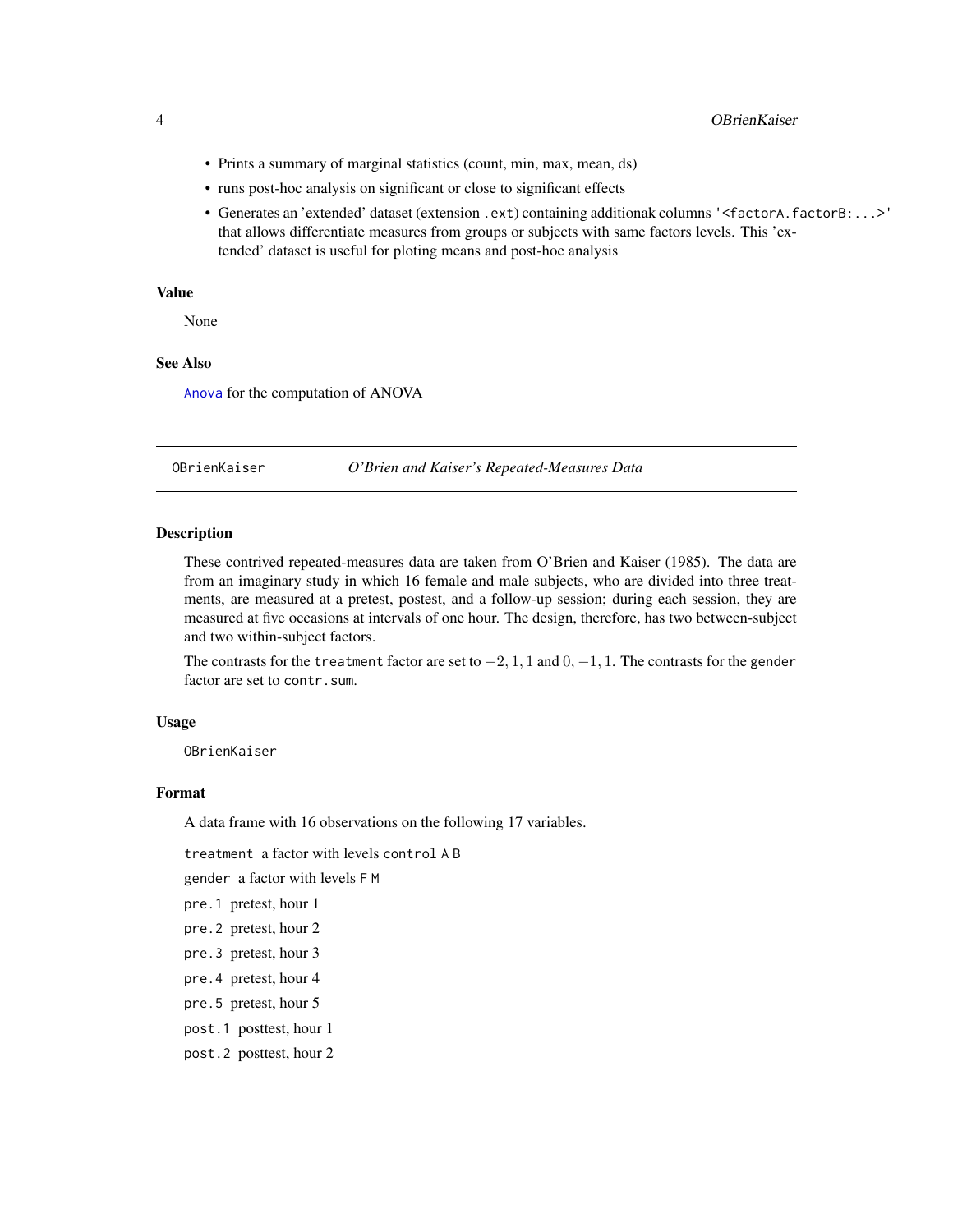<span id="page-4-0"></span>oneWayAnova\_ 5

post.3 posttest, hour 3 post.4 posttest, hour 4 post.5 posttest, hour 5 fup.1 follow-up, hour 1 fup.2 follow-up, hour 2 fup.3 follow-up, hour 3 fup.4 follow-up, hour 4 fup.5 follow-up, hour 5

#### Source

O'Brien, R. G., and Kaiser, M. K. (1985) MANOVA method for analyzing repeated measures designs: An extensive primer. *Psychological Bulletin* 97, 316–333, Table 7.

#### Examples

```
OBrienKaiser
contrasts(OBrienKaiser$treatment)
contrasts(OBrienKaiser$gender)
```
oneWayAnova\_ *One way ANOVA*

#### Description

This is a modification of Rcmdr::oneWayAnova() where supplementary options have been added.

#### Usage

```
oneWayAnova_()
```
#### Details

Options:

- 'Effect size' compute and prints effect size (partial eta squared)
- 'Summary statistics for groups' prints summary statistics for groups formed by the beween subject factor
- 'Pairwise comparisons of means' performs post-hoc Tukey's HSD test.

On OK, the following operations are carried out:

- Computes ANOVA using [aov](#page-0-0)
- Computes effect sizes (partial eta squared)
- Prints a summary of marginal statistics (count, min, max, mean, ds)
- runs post-hoc analysis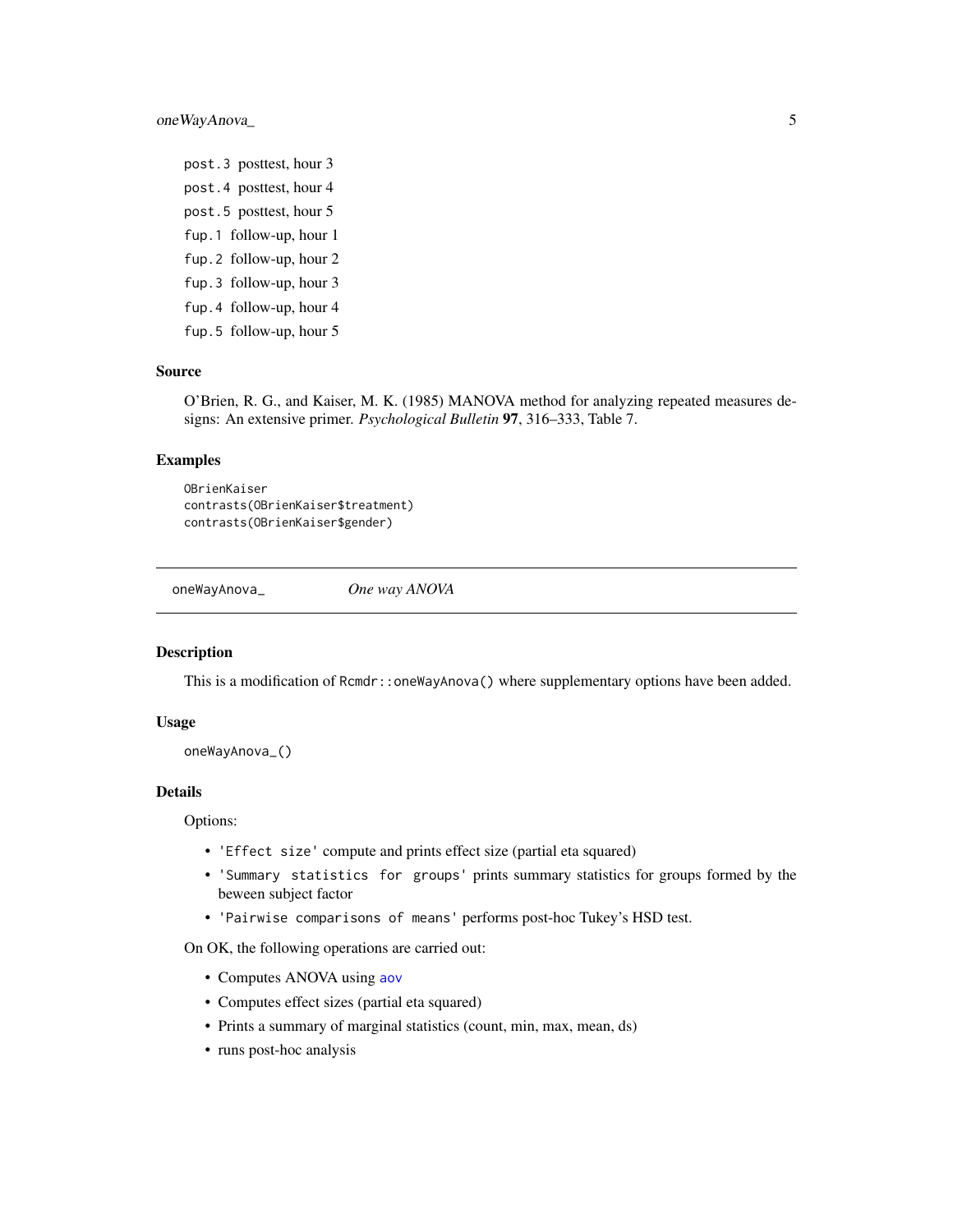<span id="page-5-0"></span>**6** Pottery

#### Value

None

#### See Also

[aov](#page-0-0) for the computation of ANOVA

Pottery *Chemical Composition of Pottery*

#### Description

The data give the chemical composition of ancient pottery found at four sites in Great Britain. They appear in Hand, et al. (1994), and are used to illustrate MANOVA in the SAS Manual. (Suggested by Michael Friendly.)

#### Usage

Pottery

#### Format

A data frame with 26 observations on the following 6 variables.

Site a factor with levels AshleyRails Caldicot IsleThorns Llanedyrn

- Al Aluminum
- Fe Iron
- Mg Magnesium
- Ca Calcium
- Na Sodium

#### Source

Hand, D. J., Daly, F., Lunn, A. D., McConway, K. J., and E., O. (1994) *A Handbook of Small Data Sets*. Chapman and Hall.

#### Examples

Pottery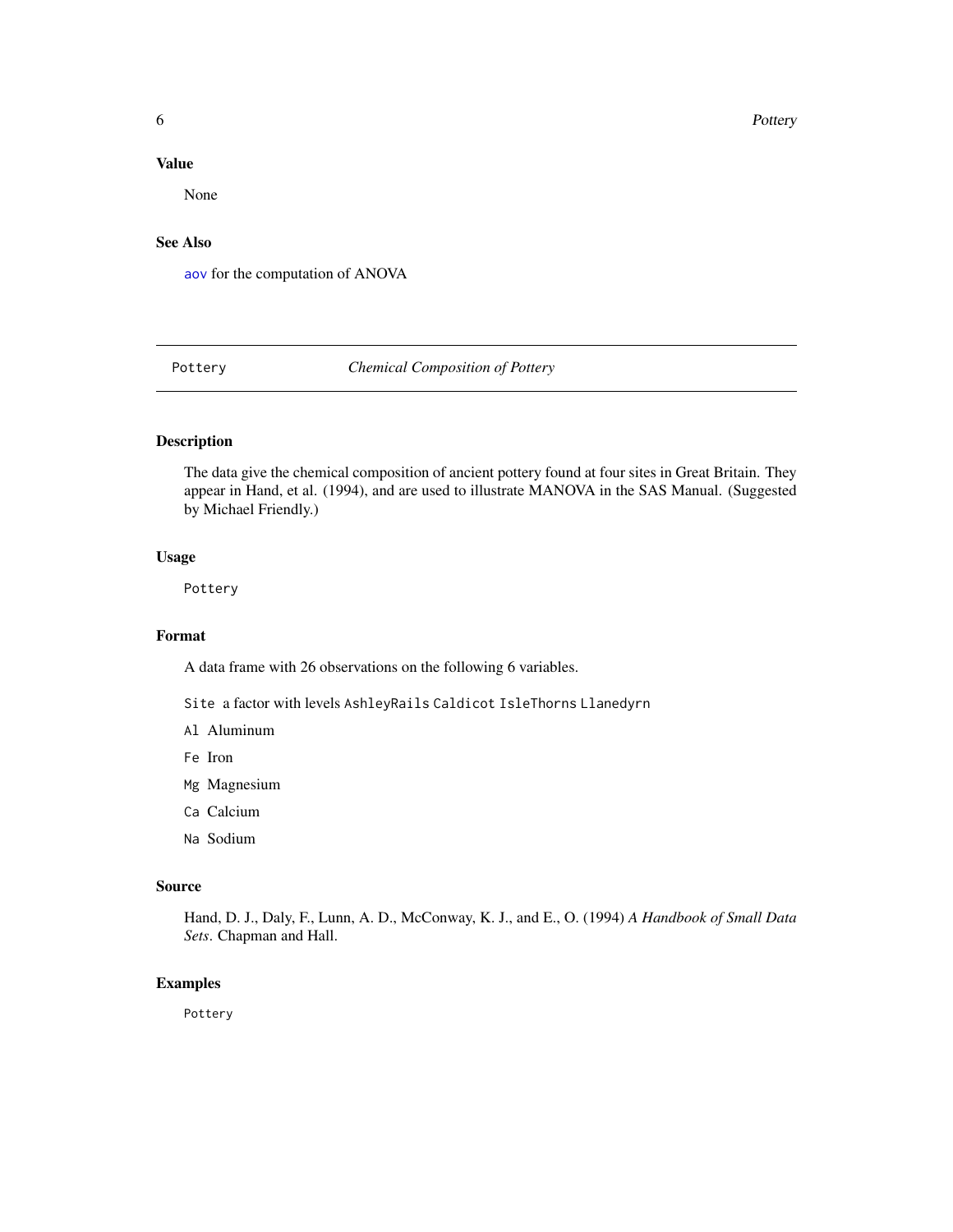<span id="page-6-1"></span><span id="page-6-0"></span>

#### **Description**

Dialog box to (i) select the within-subject variables corresponding to the factors defined in [repMeasAnovaSetup](#page-7-1), (ii) select the between-suject factors, (iii) set options and (iv) launch the repeated measures anova.

#### Usage

```
repMeasAnova(.withinfactors, .withinlevels)
```
#### Arguments

.withinfactors list of within-subject factors .withinlevels list of within-subject variables

#### Details

Options:

- 'SS type' type of sum of squares, default: type = 2. See Details in [Anova](#page-0-0)
- 'Effect size' compute and prints effect size (partial eta squared)
- 'Summary statistics for groups' prints summary statistics for groups formed by all combinations of factors
- 'Pairwise comparisons of means' performs post-hoc Tukey's HSD test on significant (p  $\lt$  .05) or close to significant ( $p \lt 0.1$ ) effects.

On OK, the following operations are carried out:

- Generates a dataset containing complete cases and converted from 'wide' to 'long' format (extension .cplt.lg), with the following columns added:
	- 'id' (factor) identifies the subjects.
	- 'DV' (numeric) the measure or dependent variable.
	- 'trial' (int) variable that differentiates multiple measures ('DV') from the same subject ('id').
	- '<factorA>' (factor) levels of the within-suject factor A (one column per within subject factor)
	- '<factorA.factorB:...>' (factor) factor that differentiates multiple measures from groups or subjects with same factors levels

This 'long' dataset is useful for ploting means and post-hoc analysis

- Computes repeated measure ANOVA using [Anova](#page-0-0)
- Computes effect sizes (partial eta squared)
- Prints a summary of marginal statistics (count, min, max, mean, ds)
- runs post-hoc analysis on significant or close to significant effects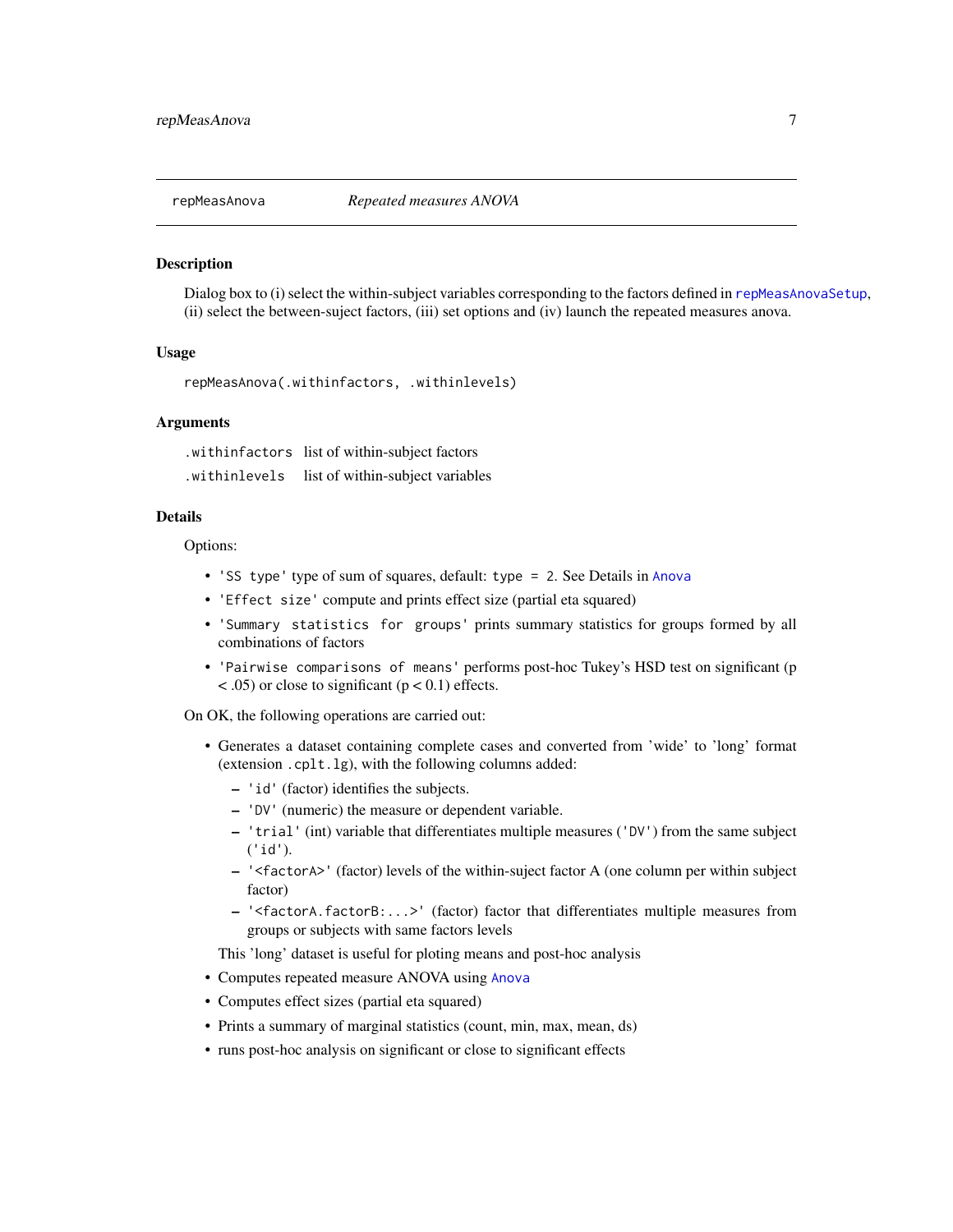#### <span id="page-7-0"></span>Value

None

#### Author(s)

Jessica Mange <jessica.mange@unicaen.fr> Arnaud Travert <arnaud.travert@unicaen.fr>

#### See Also

[repMeasAnovaSetup](#page-7-1) for the definition of within factors, [Anova](#page-0-0) for the computation of ANOVA

<span id="page-7-1"></span>repMeasAnovaSetup *Repeated measure ANOVA setup*

#### Description

Dialog box to enter the names and levels of within-factors.

#### Usage

repMeasAnovaSetup()

#### Details

Up to three factors can be entered. A valid within-factor entry must consist in a syntactically valid name (see [make.names\)](#page-0-0) and 2 levels or more.

#### On OK:

- The first valid entries are kept and stored in .withinfactors and .withinlevels for factor names and levels, respectively.
- The next dialog box (repMeasAnova(.withinfactors, .withinfactors) is launched.

#### Author(s)

Jessica Mange <jessica.mange@unicaen.fr>

Arnaud Travert <arnaud.travert@unicaen.fr>

#### See Also

#### [repMeasAnova.](#page-6-1)